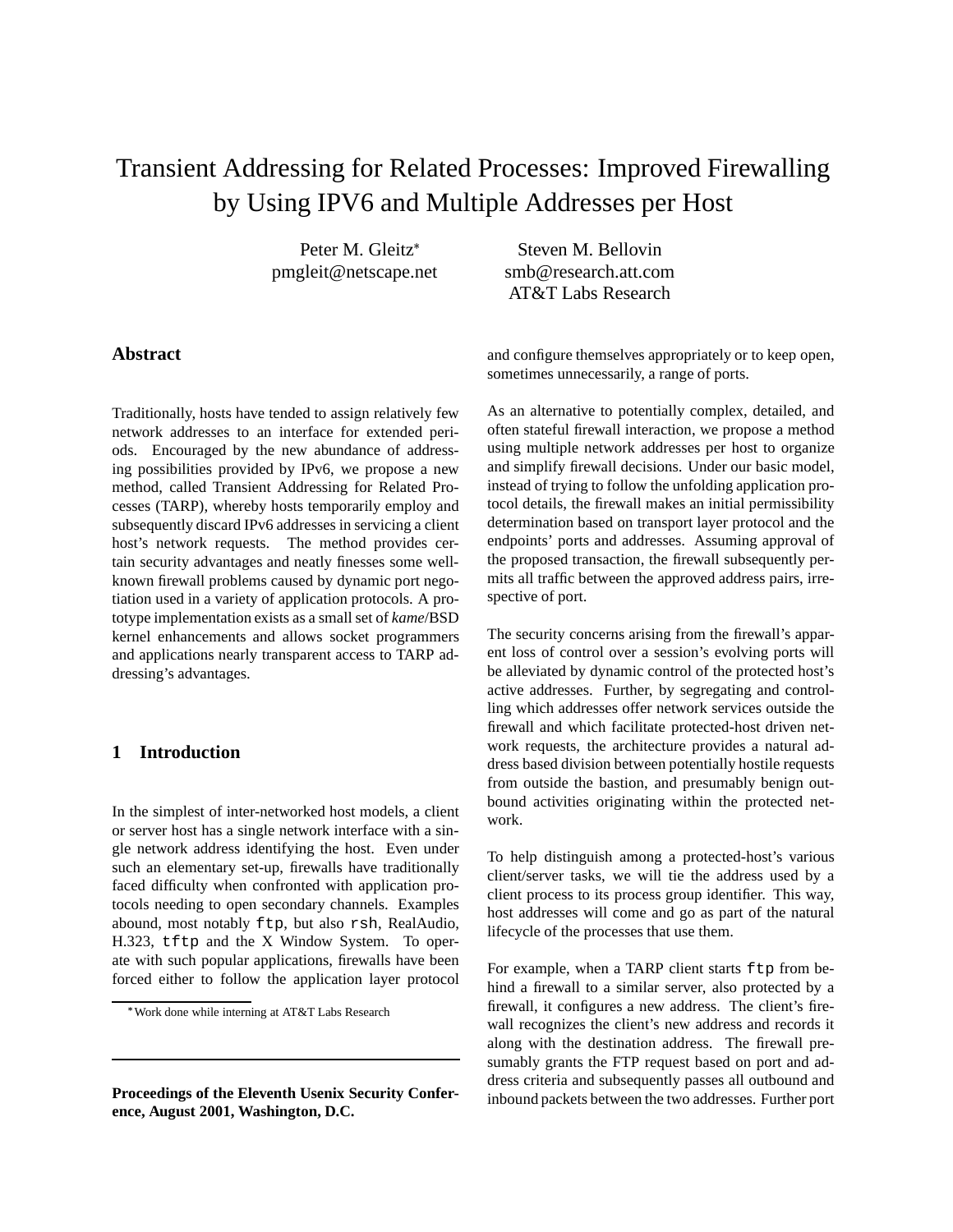

Figure 1: TARP Client FTP Through a Firewall: When the client connects to the FTP server, the client's firewall recognizes that FTP uses auxiliary ports and opens all ports between the server and the client's transient address, Client Subnet:Ethernet:pgid.The FTP thus proceeds without the firewall knowing that the client negotiated port 5041 for the data channel.

negotiations (using the same addresses) conducted by ftp will have no effect on what the client side firewall passes; it will simply pass along all the server packets addressed to the client's ftp address.

The server side behaves similarly (though there are some issues if different servers have different access policies); however, servers must use static addresses, largely so that clients can find them. The server's firewall sees the client address opening a connection to the server's fixed address and ftp port and decides whether to allow the connection. If the server's firewall permits the connection, it passes all subsequent packets between the client and server addresses, independent of port, including incoming calls.

Another way to view this is to adopt a virtual machine metaphor. That is, each client process group conceptually runs in a virtual machine, with an independent IP address space. This view can guide several design decisions, as shown in Figure 2.

Although IPv4 might conceivably support such a scheme, IPv6 and its large 128-bit addresses [HD98] provide a simpler opportunity to deploy TARP. Typically, the high order 64 bits of an IPv6 address provide the information needed to deliver a packet to the host's LAN, and the low order 64 bits, assigned by the site administrator, are commonly the interface's 48-bit Ethernet address padded with a constant to create a unique 64-bit interface identifier. TARP's addressing scheme exploits these pad bits to create a family of  $2^{16}$  IPv6 addresses with the same basic uniqueness properties as Ethernet-based host identifiers. These addresses become associated with the sockets of a process group and form the foundation for TARP.

A proof-of-concept implementation exists as a small set of *kame*/BSD [KAM] kernel enhancements, and allows socket programmers and applications transparent access to TARP's advantages. The basic server/client programs supplied with the *kame* IPv6 package (tftp, ftp, rlogin, rsh, telnet, sendmail, ssh, mozilla, inetd) all work with the modified kernel, and none of them required modification to run.

# **2 Multiple Addresses per Host and a Large Family of IPv6 Addresses**

The notion of assigning multiple IP addresses to a (nonrouting) host is not new. In 1994, RFC 1681 [Bel94] described a number of potential uses and benefits of assigning multiple IP addresses to a host, and Stevens' standard socket programming text [Ste90] is peppered with some of the subtleties of socket programming on multihomed servers. The IPv6 addressing model specifically supports assignment of "multiple IPv6 addresses of any type (unicast, anycast, and multicast) or scope" [HD98] to a single interface. Although primarily intended to facilitate renumbering, this IPv6 feature can also be used to simplify firewall interaction via TARP.

To form addresses based on unique interface identifiers, RFC 2373 [HD98] recommends using, whenever possible, the 48-bit IEEE 802/Ethernet MAC addresses, and the RFC offers the IEEE EUI-64 [Ins97] as one way to create a globally unique 64-bit identifier from the Ethernet address. The suggested method consists of inserting the two-byte padding pattern  $\text{FFFE}_{16}$  after the third byte of the the Ethernet address.

To create TARP addresses, we actively vary the pad bytes to select from a large family of IPv6 addresses unique to an interface. We also use a slightly different ordering than the examples in RFC 2373. The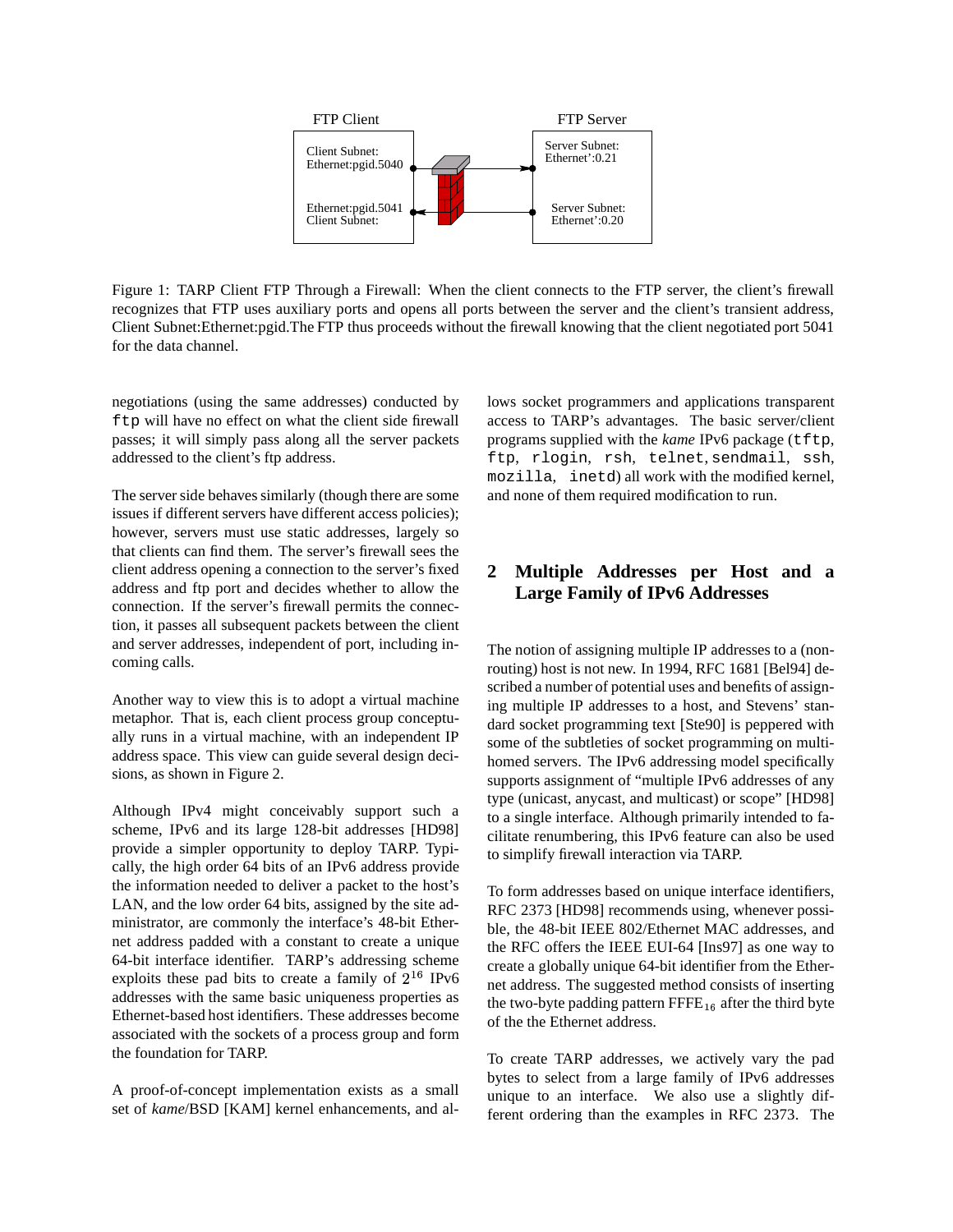

Figure 2: An Example Under the Virtual Machine Model:Viewing each process group as a virtual machine, the figure shows a single TARP host involved in three distinct network sessions run by separate process groups 1) an FTP session from the TARP client to a server across the WAN ; 2) the TARP client serving an ssh session to a Macintosh client; 3) A DNS request originating from a process within process group 5040.

first six bytes of our addresses are simply the interface's Ethernet address with the last two bytes varying as needed. Re-ordering the bits that vary to the least significant bits has the benefit of allowing the last hop router to use a single table entry with a 112 bit prefix to send all such packets to a single host.

## **3 Some Notation**

We now introduce some notation. Suppose a host interface has an Ethernet address of 00:10:4b:63:80:4b, a 64-bit network prefix length and a subnet prefix of 1111:2:3:4. Then the TARP address family available for this interface ranges from 1111:2:3:4:10:4b63:804b:0 through 1111:2:3:4:10:4b63:804b:ffff. We describe the general concept of an address like 1111:2:3:4:10:4b63:804b:0, as *Subnet Prefix:Ethernet Address:0* and when the least significant bits of an address correspond to the process group identifier using the address, we write *Subnet Prefix:Ethernet Address:pgid*. When the discussion requires some notion of a port, a dot after the final address bytes delimits the port, as in *Subnet Prefix:Ethernet Address:0.21* for port 21, or *Subnet Prefix:Ethernet Address:0.\** meaning any port on the address. As a further notational imprecision, quantities like *Subnet Prefix* and *Ethernet Address* can be enhanced to refer to some particular network, interface, or host context, as in *Subnet Prefix Network 1*, or *Ethernet Address Host 2*, *etc*.

#### **4 Using a Large Family of Host Addresses**

Host usage of this this large address family depends on whether the host process acts as client or server. In general, client applications select actively from the pool of available addresses and dynamically configure the appropriate interface. Server processes will use a designated static address.

Our decision to connect the address used by a client pro-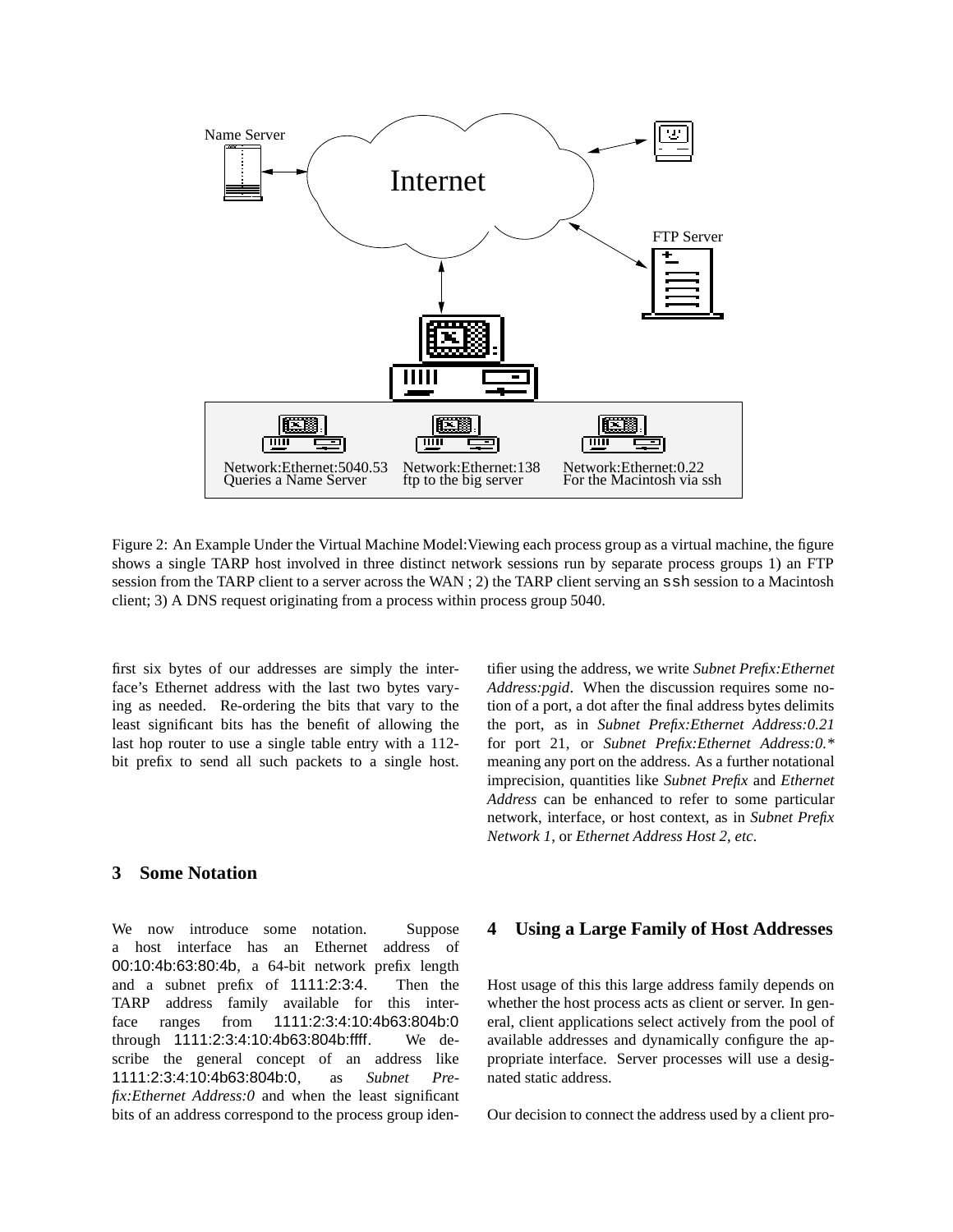cess to its process group was driven only by a desire to have a group of related processes use the same address. Process groups have no particular special properties, other than being somehow "related" (on Unix systems, they represent the processes descended from a single command line), and the basic concept of transient addressing extends to other similar, natural process relationships. As the basis for the UNIX process group indexing scheme, processes could, in principle, have their own IP addresses, although the clutter and possible performance penalties of establishing a per-process address seem excessive. In a multi-user environment, UIDs, credentials, or session identifiers could sensibly anchor similar addressing schemes, as could a new (as yet unspecified and only dimly imagined) set of kernel concepts and data structure for organizing related processes.

More fundmanentally, the requirement is that the addresses assigned to "related programs"—ones that somehow "expect" to be at the same place—be stable, but that "different" programs have different addresses. Thus, a Web browser structured as multiple processes should have a single IP address, while individual  $f$ tp commands should have different addresses.

Address organization by process group has the advantage that the kernel already supports the notion that a collection of processes is somehow related. The data structures are stable in the UNIX kernel, and bolting the addressing scheme onto them posed little threat to the processing flow for establishment, maintenance, and appropriate removal of the fundamental data structures managing process groups. We are unaware of any basic conflicts created by attaching our concepts to process groups, and found them lively and flexible enough to stress the kernel enhancements dealing with address management.

## **4.1 How a Client Uses the Large Family of Addresses**

When a client implicitly binds a local address to a socket, the kernel decides which interface to use. Our modified kernel determines what process group the binding client process belongs to, and uses the corresponding *Subnet Prefix:Ethernet address:pgid* address for the socket. For a process group's first such socket, this involves assigning a new IPv6 address to the appropriate interface and joining the corresponding Solicited-Node multicast address required by the IPv6 specification [HD98]. Note that by only assigning a TARP address in the case of an implicit bind, the kernel still allows explicit binding to any valid host address a socket program can identify. With an address established for the process group, any other implicitly bound sockets arising from the same process group will use the same address. The address persists on the interface until the process group leader terminates, when the address and its Solicited-Node multicast address are removed.

## **4.2 How a Server Uses the Large Family of Addresses**

Server interactions passing through the firewall must occur on the reserved *Subnet Prefix:Ethernet Address:0* address. This requirement serves several useful purposes. First, connecting to a server with a dynamic address is like hitting a moving target, so fixing the address allows clients to find servers. Next, fixing the server address (both listening and responding address) further assists the expected server/firewall interaction by omitting any need for server applications to inform interested firewalls of their addressing dynamics. Finally, it provides control for firewalled hosts running servers using wildcard listening sockets.

The control requirements are the most subtle, and an example of what could be dubbed "coat tail riding" will clarify the importance of restricting external server activity to a fixed address. Consider an installation with a policy freely allowing outgoing ftp, but not incoming telnet from outside its firewall. A host inside the installation opens an FTP connection from *Protected Installation Prefix:Ethernet Address:pgid.5040* to a hacker-compromised site, *Compromised FTP Server.21*. This complies with the installation's security policy, and the firewall enables the rule allowing all traffic between the protected host and the compromised server, *Protected Installation Prefix:Ethernet Address:pgid.\** - *Compromised FTP Server.*\*}. A telnet server listening to a wildcard socket on the ftp client machine could then receive and serve connection requests from the compromised FTP server to *Protected Installation Prefix:Ethernet Address:pgid.23* in violation of the installation's telnet policy. We prevent a server from riding back on the client's coat tails by forcing server activities to occur on the :0 address and preventing a server's wild card listening sockets from connecting to inappropriate TARP addresses. Section 5.4 describes a set of socket matching rules that prevent coat tail riding. Note we cannot simply forbid connections to *Protected Installation Prefix:Ethernet Address:pgid* as active mode FTP will re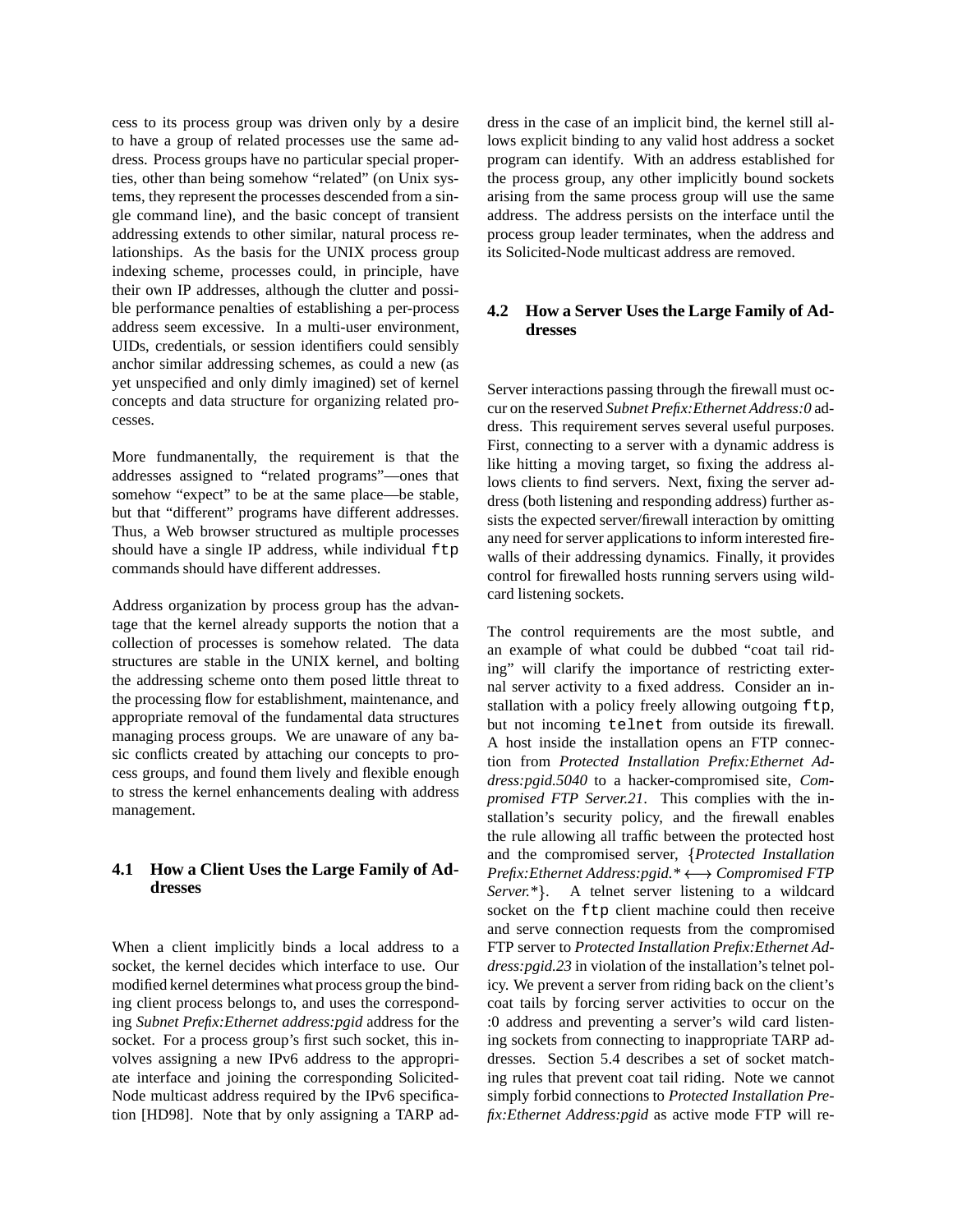quire that the compromised server connect back to the client.

The address based firewall rule and designated server address principles lack fine discrimination concerning what services will be served outside the protected bastion. Once a client opens a connection through the firewall to any service, the firewall rule subsequently allows the same client through to any port. In another example, suppose the protected host's security policy allows ftp connections from the outside, but not telnet. Any authorized user could start an ftp from the outside to *Protected Installation Prefix:Ethernet Address:0.21*, causing the firewall to allow all traffic between the ftp client and the protected server. With all ports now open to the FTP client, it can now start a telnet session from the outside, unimpeded by the firewall. This problem of finer discrimination of service access has some reasonable remedies short of following application-level protocols, and we discuss them in the security section below.

#### **5 TARP and Sockets**

#### **5.1 Overview**

Our TARP implementation rests on a set of kernel enhancements at the socket level and below. It relies extensively on the socket data structure's process group identifier, and every AF INET6 socket receives the process group identifier of the process group creating it. The main intent has been for socket programs to receive, without further programmer intervention, the appropriate TARP address when simply using the vanilla Socket  $API<sup>1</sup>$ 

As illustrated above, it matters greatly to the addressing scheme's security concept whether a process acts as a server or client. As a result the kernel tries to classify a process group as either a client process group or a server process group, and typically assigns a classification to a process group according to the first SOCK STREAM or SOCK DGRAM socket usage of a process in a process group. A process group typically exists in an indeterminate state until one of its processes first reads or writes a socket. The exception to the usual indeterminacy occurs when a server spawns a new process group. In this case, the new process group inherits its server state from the parent process group. If a process group's first datagram or stream socket usage is a read, the enhanced kernel classifies that process group as a server process group. Similarly, if the first such socket usage writes a socket, then the process group receives a client classification. The implementation offers system calls to manipulate a process group's client serverstate forsocket applications ill-served by the default classification rules, but experience has so far shown them needless: except for auth (see Section 6.1), all tested applications worked without change.

#### **5.2 Client Sockets**

Client applications wishing to use a TARP address simply create a socket and first write to it (using write, writev, sendmsg, or sendto) or call connect so that the socket receives an implicit bind. During the process of implicitly binding the socket to a local address, the kernel assigns and configures the appropriate TARP address.

#### **5.3 Server Sockets**

Like client sockets, server sockets can receive the source address of their outgoing packets via an implicit bind, but sometimes, this produces undesirable results. Under the general model that servers will create sockets somehow listening on some limited set of addresses for contact from clients, one of our goals is to insure that servers will listen to and respond from the same reserved server address that was contacted by the client. Achieving this goal depends on the transport layer protocol, the Unix flavor, and the server's socket programming style.

TCP servers pose little problem as the connection framework provides adequate structure to determine the correct address for a listening socket to bind to (presumably a reserved server address contacted by a client). We do not force the accept to occur on a server address, but rather view that decision as a administrative choice for the firewall. By allowing connections to valid addresses outside the TARP address family but sharing the same interface, we can also support multi-homed TCP servers. We expect (but do not force) that installations using these extra addresses will have firewalls routinely blocking all traffic involving these non-process group based addresses so that they will be served only from within the protected enclave.

UDP client/server applications are slightly more prob-

<sup>&</sup>lt;sup>1</sup> In this prototype, we have not fully checked if SS\_ASYNC's usage of the sockets process group components may conflict.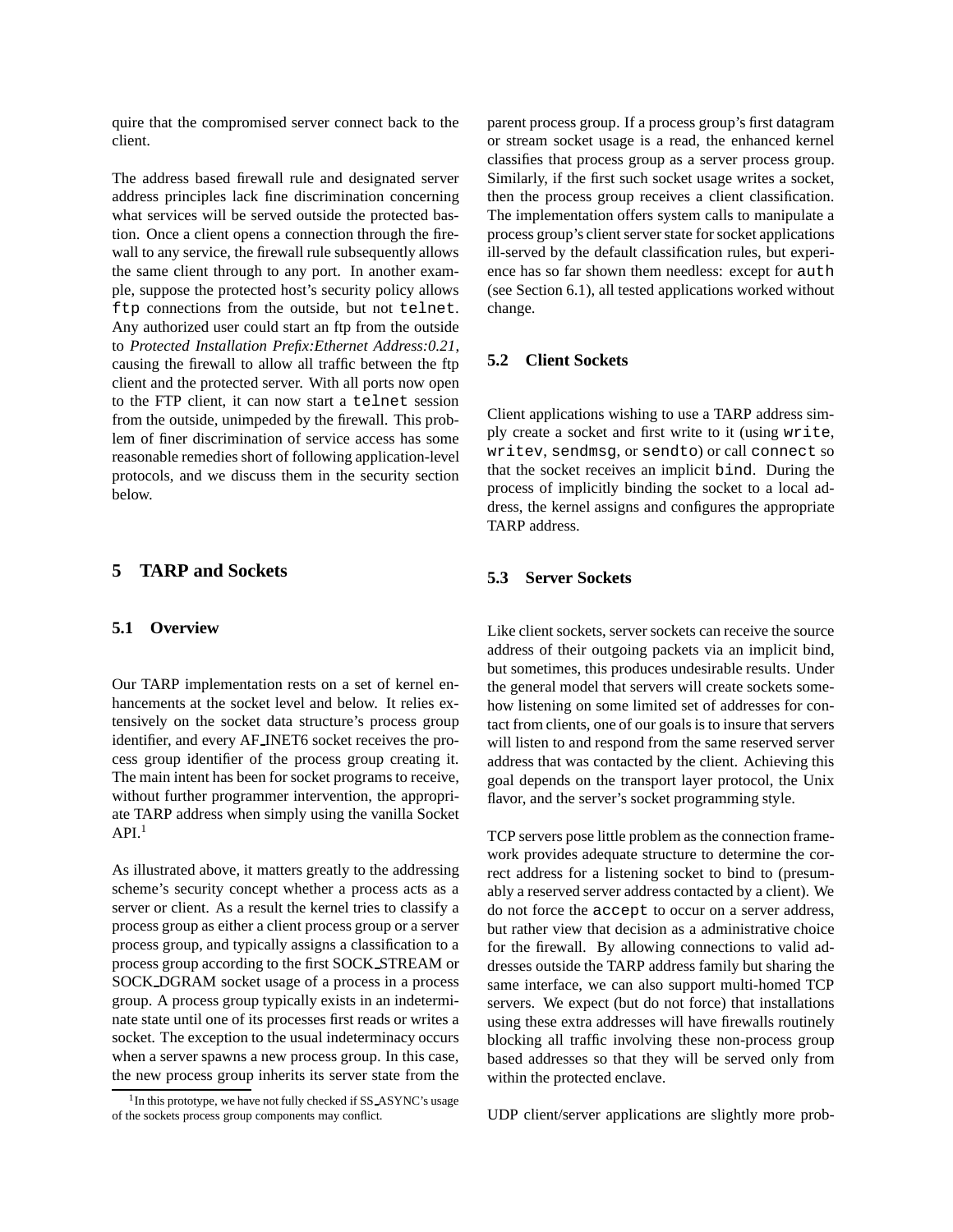lematic, mostly because the BSD derived kernels do nothing to force a multihomed UDP server to respond from the same address as the destination address of the prompting packet[Ste90, p. 220]. Coupled with the reality that many common UDP servers let the kernel choose the server's responding address, this effectively causes problems for clients attempting to use UDP sockets to communicate with multi-homed UDP servers running a kernel supporting TARP addressing. The BSD based kernels choose a reply address from the outgoing interface which does not necessarily mean replying with either the same address as the client's destination address or the designated :0 server address. If a client contacts a UDP server on *Subnet Prefix:Ethernet Address:0*, the kernel must insure that the response returns from the same server address or the firewall rule set will likely block the response.

For UDP servers, the classification of a process group as a server process forces response on the server address, achieving the desired result. The whole classification scheme is mostly forced by BSD's carefree attitude about ensuring that the UDP server responds from the same address contacted by the client.

## **5.4 Matching Protocol Control Blocks for Inbound Data to Sockets**

To read incoming data, a process typically creates a socket and places it in a state (often blocking, but perhaps polling) awaiting network data. The kernel monitors incoming IP data, classifies it according to transport layer protocol and ports, and finally matches it to a list of available sockets. To work well with TARP addressing, the standard BSD rules for matching network data to sockets need refinement, and the new assignment rules are described below.

These assignment rules enforce several operating principles. First, they must prevent coat tail riding by providing the control necessary to prevent wildcard listening sockets from providing network services on a process group based address. Second, the rules must also permit connections to servers on the *Ethernet:0* address. Third, they need to connect the appropriate incoming packets to sockets listening specifically to a TARP address. Finally (and optionally), because servers may wish to provide separate services inside the protected bastion, the rules need to allow a server to match sockets listening to a valid address outside the TARP address family. The rule set below achieves these goals.

- 1. A socket with a socket pair ( *source address.source port, destination address.destination port* ) exactly matching a datagram's source and destination ports and addresses receives the datagram payload. This rule typically applies to TCP sockets from established connections, for example.
- 2. Bound Listening Sockets: If no match is found in Rule 1, the sockets listening to a particular address are examined sequentially for the first match against the following ordered rule set:
	- a. A socket listening to *\*.\*, Subnet Prefix: Ethernet Address: 0.port* } receives the data sent by any client to the server on that port. This rule applies to server connection establishment, and UDP servers on the server address.
	- b. A socket belonging to process group *pgid*, and listening to *\*.\*, Subnet Prefix:Ethernet* Address: pgid.port} gets data sent to that port and address. This rule allows TARP address clients to use listening sockets to accept connections from servers, like an ftp client might do.
	- c. A datagram addressed to a socket listening to the specified port on a valid host address outside the TARP address family will receive data sent to that port and address. This is intended to handle requirements to provide services not available outside the protected bastion to internal hosts.
- 3. Wildcard Listening Sockets: If no match for any of the sockets is found in Rule 2, then a socket listening to  $\{*,*, *.port\}$  can match if and only if:
	- a. The datagram from the client is addressed to the server address.
	- b. The datagram is addressed to a valid TARP address and the socket belongs to the process group designated by the address.
	- c. The datagram destination address is outside the TARP Family but a valid host address.

Rule 3 is a catch-all and the last socket matching under Rule  $3(a)$ ,  $3(b)$ , or  $3(c)$  receives the datagram.

An example shows how these rules effectively prohibit coat tail riding. Reconsider the example of Section 4.2, where a protected client runs both telnet and FTP servers on a wildcard address, but allows only FTP to outside the firewall. After the protected client starts an  $ftp$  session to the compromised FTP server, the compromised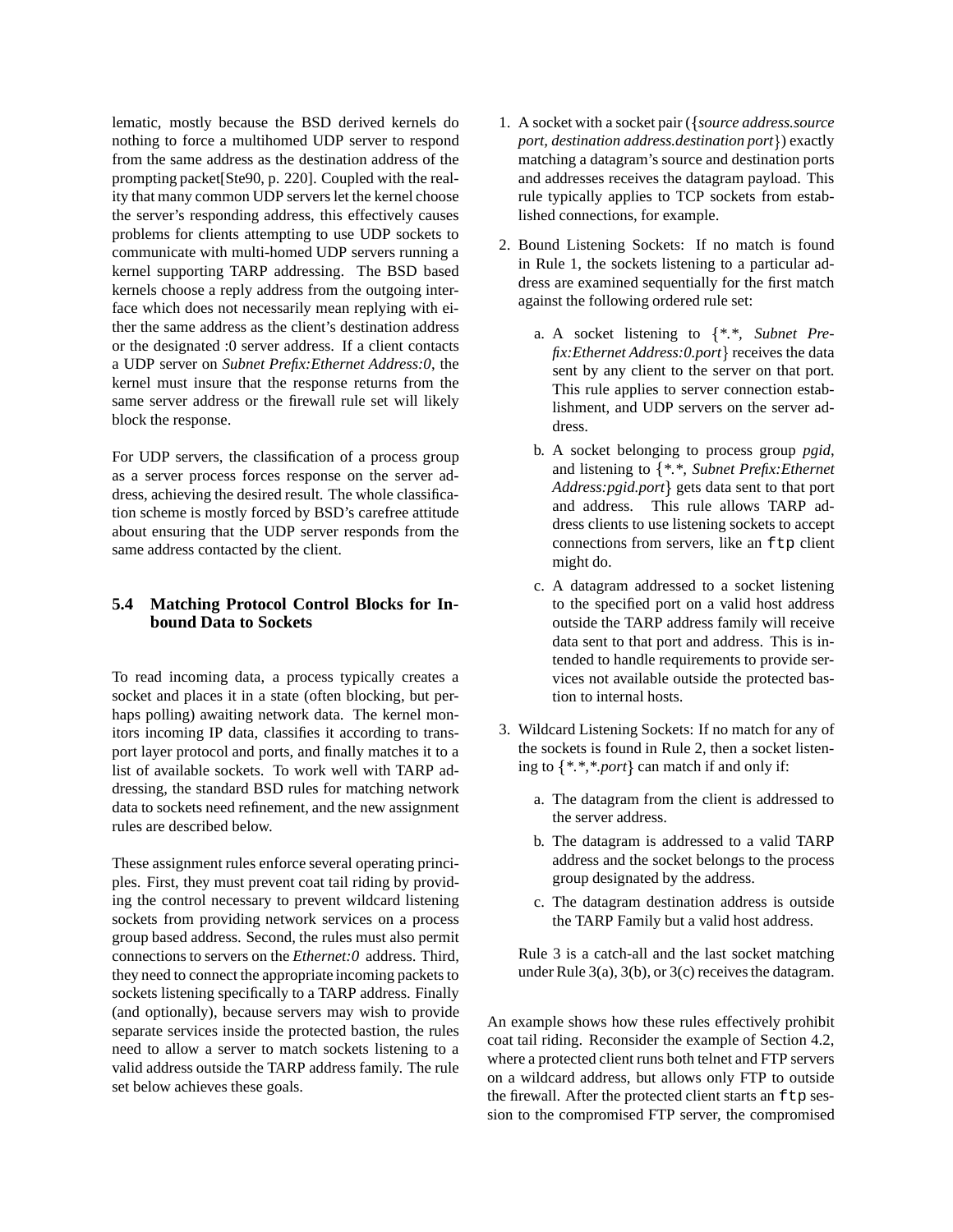site attempts to open a connection to *Protected Installation Prefix:Ethernet Address:pgid.23*, and the firewall passes the malicious SYN packet according to the rule legitimately established by the ftp allowing *Protected Installation Prefix: Ethernet Address: pgid.\**  $\longleftrightarrow$  *Compromised FTP Server.\** . As the telnet server is listening with a wildcard socket, the the first two rules (each requiring a specified destination address) will fail to match the SYN packet. The only remaining candidate is Rule  $3(b)$ , but this fails to match because the telnet server's listening socket will belong to a different process group than the ftp. Thus the packet intending to ride the coat tails of the open firewall filter is never delivered to the telnet server socket and the connection is never opened.

Rules $2(c)$  and  $3(c)$  are optional and permit a host to offer services on an address outside the TARP family, presumably to machines within the protected enclave. They should be filtered outside the protected enclave and also admit the possibility of firewall misconfiguration. For installations not requiring their functionality, a compile option can remove them and protect against misconfiguration dangers.

#### **5.5 Aids for Socket Programmers**

Although the enhanced kernel modifications work sensibly with a variety of unmodified IPv6 server/client software, socket programmers using TARP addresses may need to be mindful of certain subtleties. Socket programmers writing applications that fork new processes and subsequently assign the forked processes to new process groups will will need to remember that the resulting sockets may not share the same IP address (if that matters to them or their application). Additionally, the inheritance of a parent's process group server state could conceivably create problems if a server forks a process that needs to act as a client.

As a convenience and measure of control, the modified kernel provides a system call allowing a program to request either server or client status. So far, the client/server applications tested have required no such manipulations to use the correct addresses, suggesting that the kernel rules generally provide the desired results. During development, the modified kernel also contained a setsockopt call allowing programmer control of whether a socket uses the server addresss, but this control appeared superfluous in light of the server inheritance rule and was removed pending demonstration of its utility.

 *Com-*dress used by a separate process group, but the resulting Host applications may also explicitly bind to any address they could otherwise bind to with an unmodified kernel, although doing so will likely produce useless results. For example, an application could bind to the adsocket would (absent process group manipulation) have an address with the process group component not equal to the socket's process group. This would always fail the protocol control block matching algorithm joining sockets and protocol control blocks, and so no data could flow to the socket. (A simple code change could prohibit the ability to misbind, to avoid violating the rule of least surprise.)

# **6 Experience with Client/Server Interactions**

#### **6.1 TCP Applications**

Our experience is primarily limited to some of the IPv6 server/client inetd programs available from *kame* : inetd, tftp, ftp, rlogin, rsh, and telnet, and auth, although we also worked successfully with IPv6 ports of ssh and sendmail as well as with a web browser mozilla and a web proxy wwwoffled. Except for auth[Joh93], the TCP applications all appear to run reasonably well, unmodified, with the enhanced TARP address kernel. The UDP client/server pairs also ported well, though with some mild restrictions concerning the server's responding address.

The problems encountered by the unmodified applications depend variously upon the session layer protocol, the application layer protocol (auth), and whether the application uses address based authentication (*e.g.* rsh and rlogin). Cognizant of the terrible security properties of address based authentication [Bel89], we question the wisdom of bothering to fix rsh and rlogin, especially with ssh working, but their functionality can be restored with modest DNS adaptations discussed in Section 7.3. We have not performed exhaustive testing. (We do note that ssh [Ylo96] can use cryptogrpahically-protected name based authentication; similarly, rlogin et al. are secure when protected by IPsec [KA98]. If use of such protocols is considered desirable, we may need to reopen this issue.)

Of the TCP applications, ssh, ftp, and telnet, sendmail, and ssh appear to function normally with the modified kernel, while rsh and rlogin both suffer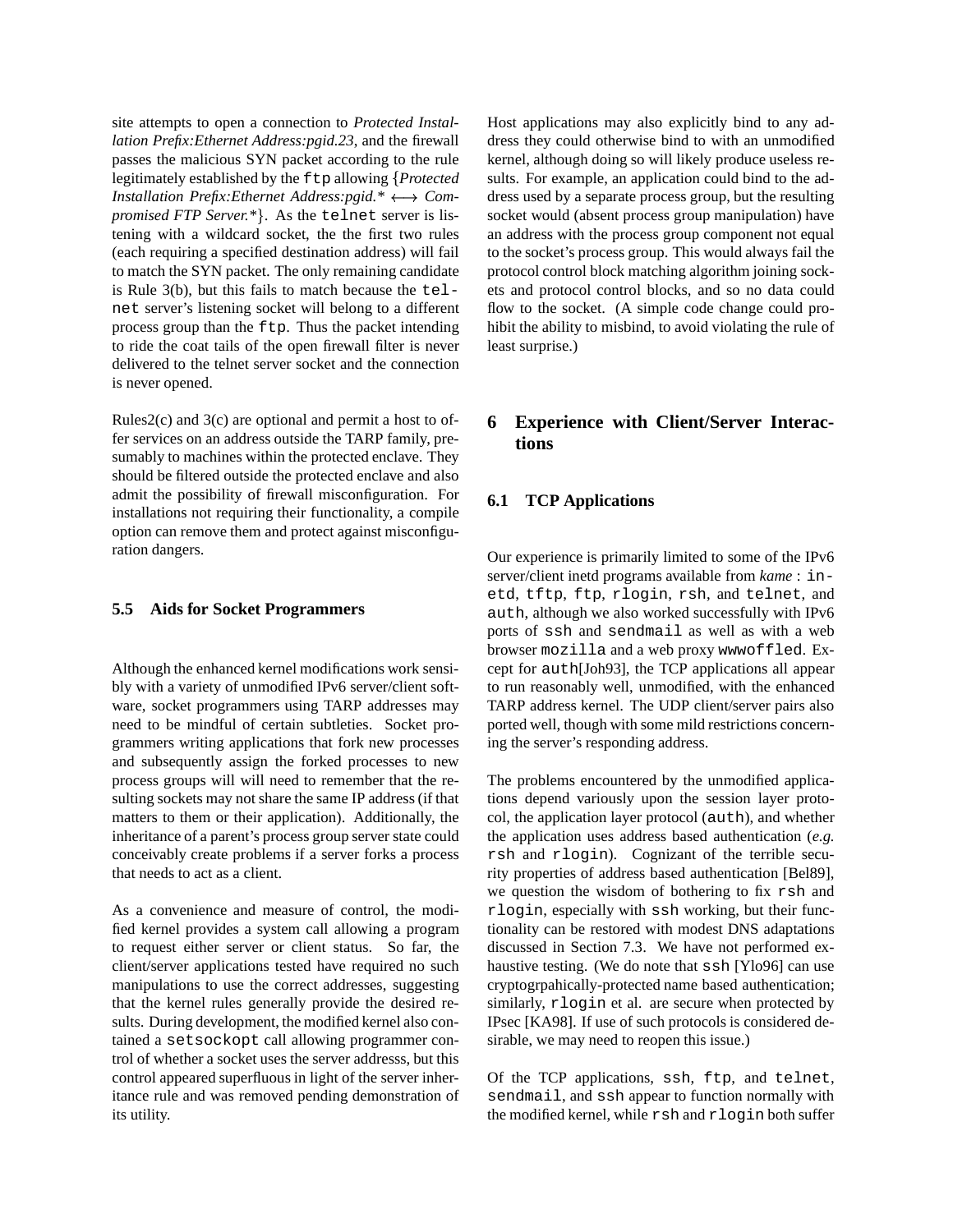mildly from authentication problems already described.

The auth server presents insurmountable problems, mainly because its poor interaction with TARP addressing. Consider a server installation wishing to fire an Ident query to a TARP client's auth server about a connection coming from, say, *Subnet Prefix:Ethernet Address:pgid* . Ident queries consist only of the port numbers; the query addresses are implied by the source and destination address of the queries. The querying host has two choices for an address to query, neither of which work. Querying the *Subnet Prefix:Ethernet Address:pgid* will fail, as there will be no server on the process group address. Querying the server address, *Subnet Prefix:Ethernet Address:0* yields a null result, as the connection does not originate from that address. This failure seems a small loss, as the quality of the information returned from the auth server has always been greatly disparaged (c.f.[CB94, GS96], and even its defining RFC [Joh93]). As a workaround, client installations feeling an obligation to reply to Ident queries should have little trouble hacking a small Ident server into client applications, so that the application itself replies to Ident queries on its process group address. Of course, such an implementation would require a setuid helper program.

#### **6.2 UDP Applications**

By restricting UDP clients and servers to asking only for services and responding to requests (respectively) from an interface's designated server address, then all the *kame*/BSD UDP client/server applications work correctly, unmodified. We wrote simple socket clients to communicate with inetd's built-in servers, and (except for auth) succeeded with both the TCP and UDP versions of: time, echo, daytime, and chargen.

We should distinguish that our UDP clients used *unconnected* UDP sockets when communicating with the built-in servers. When requesting service from a valid address outside the TARP Family, the clients executed a sendto followed by a read. Following the rule that processes first reading then writing sockets are servers, the server responded from its *Subnet Prefix:Ethernet Address:0* address, which the client successfully read from its unconnected socket.

Had we instead used a client socket connected to the valid non-TARP address where the UDP service request was sent, the UDP client server transaction would have failed when the reply returned from the server address.

This problem with connected sockets is not isolated to the modified kernel, but also exists when interacting with multihomed Berkeley-derived UDP servers [Ste90, pp. 219–220]. Under BSD, the server is only guaranteed to reply from an address chosen from the same interface as the contacted server address. The server can reply with an address other than the one contacted by the client (but on the same interface) and a connected UDP socket will fail to read the server's reply.

## **6.3 ICMPv6**

Some network services are bound to the existence of an IP address, rather than to a specific port number. For example, ICMP messages are received by a host, rather than by a specific process. How should messages sent to TARP addresses be treated?

Our primary guiding principle is that of the virtual machine, though for implementation reasons we cannot always follow this. Thus, a "ping" message sent to a TARP address should be replied to, because a real machine with that address would respond.

Some ICMP messages create state on the receiving host. For example, ICMP Redirect changes the local routing table. Given the security risks posed by this message [Bel89], it would be nice if these changes could be restricted to the particular process group to which the messages were addressed, but that would require substantial kernel changes. Furthermore, there are distinct advantages to making certain state information global, such as that distributed by Path MTU [MDM96]. Further work is needed in this area.

## **7 Network Interaction**

#### **7.1 Firewall Interaction**

TARP was designed for firewalls, with the goal of providing a mechanism for firewalls to make sensible security decisions without following application layer protocols. The resulting firewall interactions are intended to be straightforward and simple. The main precept is to use address based filtering after an initial authorization. For a connection based protocol like TCP, this means port information need only be examined at connection establishment.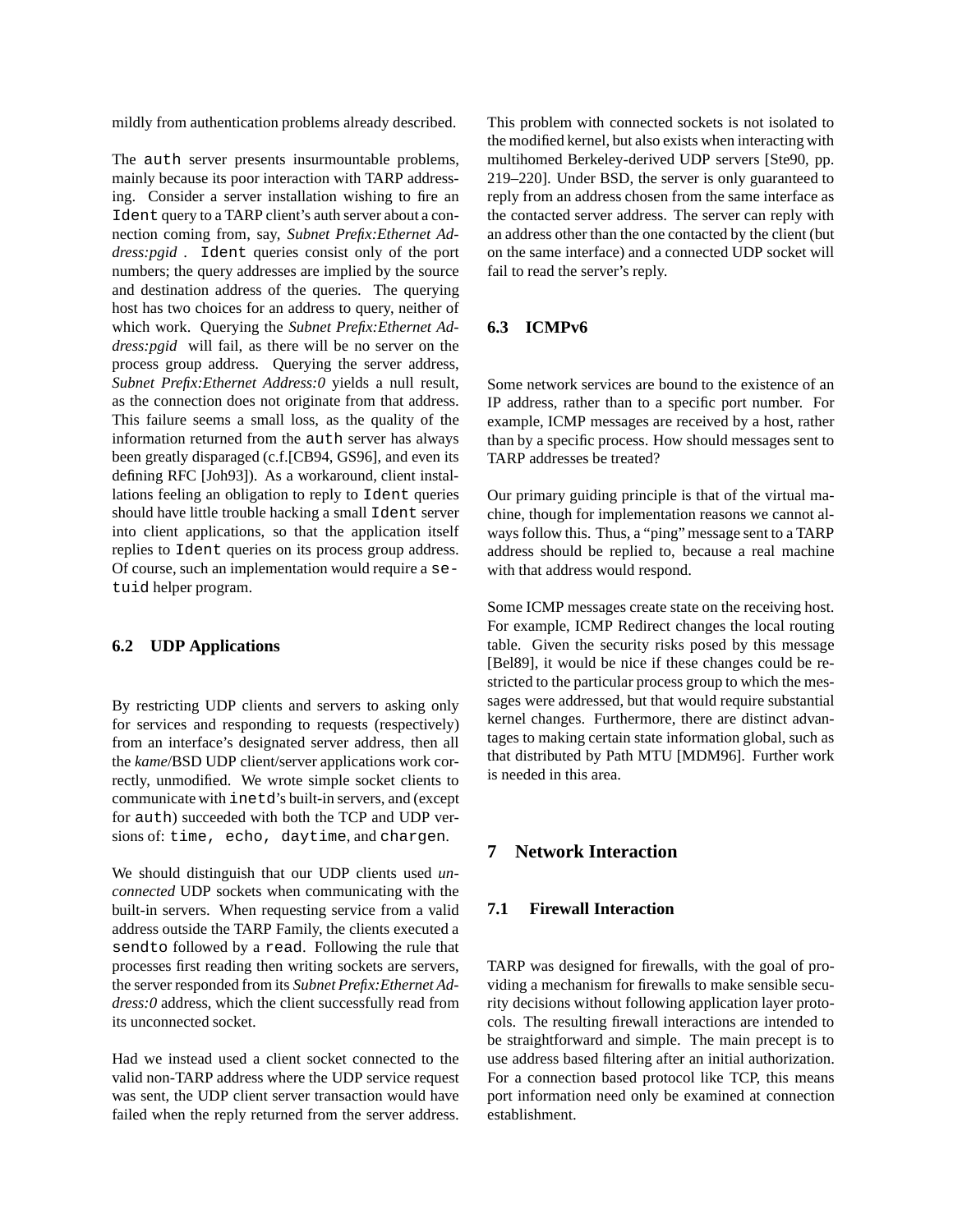For outbound data, the firewall only needs to examine the outbound destination port, determine whether the originating address belongs to a family of TARP addresses, and know whether the protocol involved uses auxiliary data connections involving other ports. Assuming it approves the protected client's transaction and the underlying protocol requires dynamic port negotiation, the firewall simply permits any incoming traffic to that address, regardless of port. The firewall no longer needs to know any protocol details; it simply needs to know that the protocol involves secondary channels. For services using only fixed ports, the firewall can filter traditionally.

For service requests originating from outside the protected bastion, the firewall typically would reject all requests for the services of an address other than a designated server address. For authorized services, the firewall permits packets to flow freely between a server address and the client outside. For example, an FTP server host administratively configured to provide no other services outside the firewall would reject all inbound connection attempts and UDP packets other than those to the FTP server port. Following a successful connection, outbound packets to the client from *Subnet Prefix:Ethernet FTP Server Host:0.\** are freely allowed between the approved server and client.

The firewall can use several approaches to revoke authorization. TCP connections are easiest: If the packet triggering authorization comes from a TCP connection, the firewall simply disallows (pending possible future authorization) packets between the two addresses when all related connections(as determined by address) terminate. Additionally, and more appropriate for UDP and ICMP, a simple timer mechanism can revoke authorization some number of minutes after the last use of an address. Finally, a protected host can explicitly release an address, upon process group termination.

Having a host communicate its release of an address provides the firewall the best general understanding of when to terminate authorization, but it requires the protected host to know how to reach its firewall(s). The best control exists in situations where all relevant firewalls are either embedded in the host (like a Distributed Firewall [Bel99]) or or share the same link layer and are able to see the link local ICMPv6 broadcast as a result of the host leaving the Solicited-Node multicast address. Here, the firewall either knows or has an inkling of the address being removed at process group termination. The embedded firewall can simply de-authorize the canceled address from within the kernel, while the link local firewall will need to match the Multicast Listener Done message to its authorized addresses, and cancel upon determining their unreachability.

For installations where routers lie between the protected host and the relevant firewall, hosts wishing to communicate address revocation will need more complex interaction mechanism with their firewalls.

Using a traditional proxy firewall to protect hosts with TARP addresses works as before, but will require some flexibility in configuration to accommodate the large number of addresses that will be coming and going. For example, certain outbound filter rules will need to apply for *Subnet Prefix:Ethernet:\** where before they perhaps pertained only to a single address per host.

Note well that clients are usually well protected, even if the firewall is slow revoking authorization. This is because when a process group terminates, its corresponding address is scrubbed from the client's interface, so even if the firewall is tardy blocking the inbound packets, they fall on deaf ears when reaching the host. Any nefarious or spurious inbound packets to unconfigured addresses should ultimately die an unconsumed death. *This is the fundamental reason why TARP-based hosts can simplify firewalls.*

Because we use only the initial address and port of a connection, we have prevented new application protocols from obsoleting otherwise adequate firewall software. Instead of requiring complex (and possibly buggy and insecure) new application protocol-aware software to be written and installed in the firewall, to keep up with new application protocol developments, the firewall administrator need only know what port the service uses to start its transactions and filter accordingly. Thus, only minor firewall configuration changes will accommodate a large class of new, unforseeable applications. (This work does not discuss application-specific audit trails or intrusion detection system events that an application-aware firewall may collect today.)

# **7.2 Router Interaction**

At one level, routers are not affected by TARP addresses. They will see an IP address for which they have no corresponding link-layer address cached; accordingly, they will resort to the Neighbor Discovery Protocol [NNS98], in normal fashion. But TARP-aware routers and protocols can do better.

Widespread use of TARP would require considerably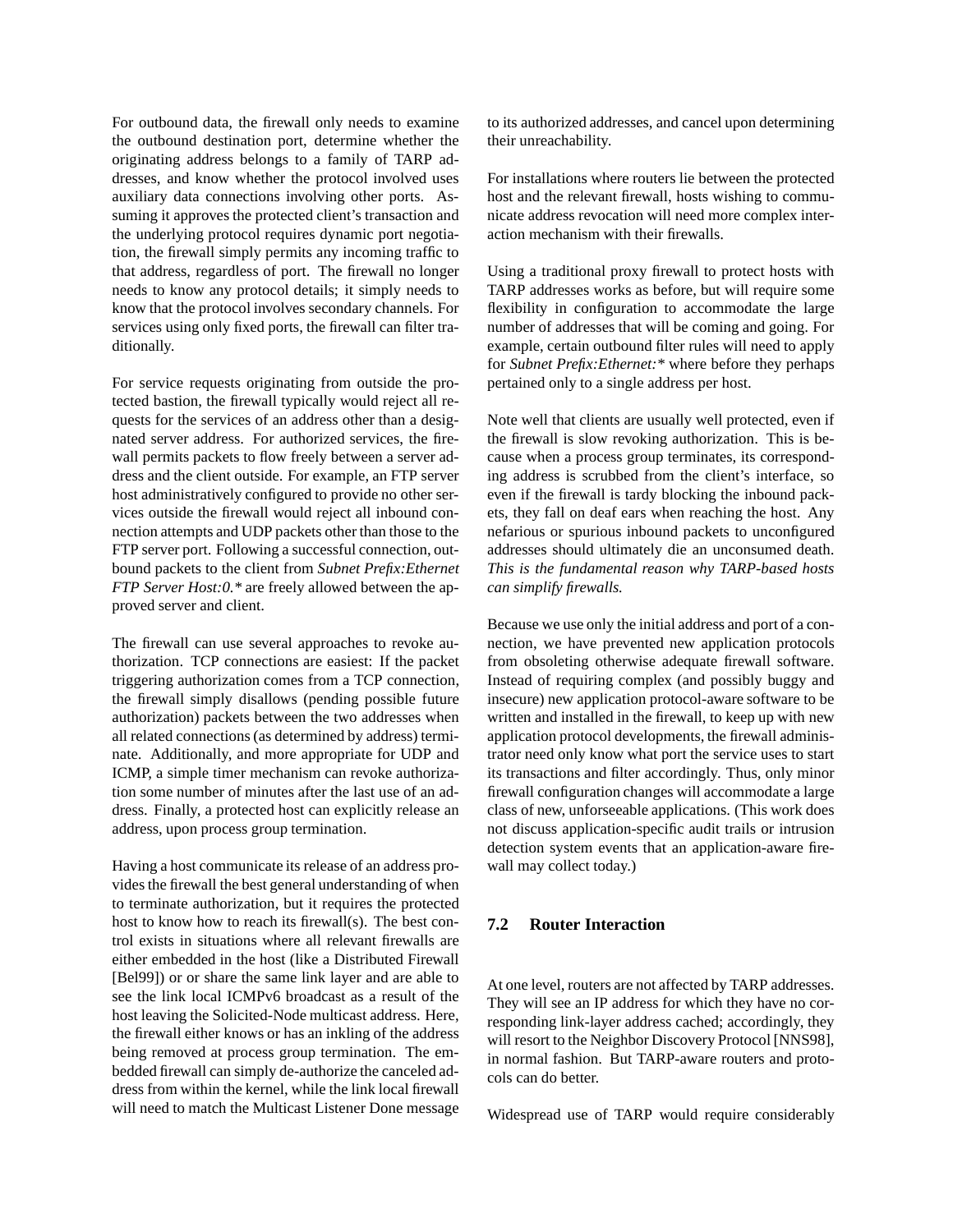more storage on routers for link-layer addresses. But this set of IP addresses all share a common prefix and a common link-layer address. Accordingly, routers could employ a single mapping of *prefix* to link-layer address. Unfortunately, that is not supported by NDP. If necessary in a given environment, this could be faked by having a host pretend to be a stub router; however, this would require the host to participate in routing protocols, which is generally considered to be a bad idea. A better solution would be to extend NDP to handle host address prefix lengths.

## **7.3 DNS Interoperation**

As evident in the discussion concerning rlogin and rsh, TARP Addressing encounters problems interacting with DNS. Of particular concern is the dubious practice of so-called "double-reverse lookups" (cf. [ZCC00] and [GS96]) where a DNS client attempts address based authentication by first looking up the hostname for an IP address and subsequently checking the IP address(es) for that hostname, requiring a match to proceed. But for double-reverse lookups, most dynamic address clients would probably work happily by simply registering their server address with the appropriate name server; a wildcard PTR record would yield the same name for all possible TARP addresses.

IPv6-to-hostname lookups pose no problem, as the DNS specification for IPv6 [TH95] provides the necessary wildcarding. For example a name server could associate a wildcard to a PTR record for, say, *\*.12-nibble Ethernet Address.16-nibble Subnet Prefix.IP6.ARPA* (ordered appropriately) and correctly return the hostname for a host's Process Group Dynamic Addresses. Another possibility is to query the host directly with an ICMPv6 FQDN query, as described in an IETF draft "IPv6 Node Information Queries" [Cra99] and already implemented by *kame*.

Hostname-to-address queries are more problematic. A standalone name server presumably has no information about a host's active addresses, and absent refinements in the name server/resolver software and protocols, a complete reply to a hostname-to-address query would consist of all  $2^{16}$  Process Group Dynamic Addresses. Unfortunately, simply listing a host's server address is insufficient, as a double-reverse lookup will find inconsistency when comparing a client's dynamic address to the its server address.

Three straightforward solutions to the basic problem

come to mind. The simplest treats a Process Group Dynamic Address client as a domain. Its parent DNS server delegates authority to the client and simply refers queries to the clients themselvesfor final resolution. The clients can then run a pared down name server which responds with the appropriate set of addresses for a nameto-address query.

In another method, the TARP clients use the DNS UP-DATE message [VET 97] to inform the relevant name servers of their evolving address state. It is not clear how well this would work in practice, as problems could arise in situations where the querying agent has a faster path to the name server than the TARP client. A clever TARP client could conceivably delay outgoing datagrams from a new TARP address until a DNS update could be verified, but this might prove unnecessarily cumbersome.

A third method embeds the process group portion of the address into a synthetic hostname and places the corresponding  $2^{16}$  possible hostnames as entries in the nameserver database. For example the fictitious TARP client host *foo.bar.com* would have name server entries for *0%foo.bar.com* - *65535%foo.bar.com*, where we use the % to mean a meta-character (determined locally by bar.com) denoting that the hostname uses Process Group Dynamic Addressing. The name server would conceptually have  $2^{16}$  PTR records mapping each Dynamic Address family member to its corresponding expanded hostname (e.g. pgid%foo.bar.com) The crosscheck query invokes an address-to-hostname query for *foo.bar.com Subnet Prefix:foo.bar.com Ethernet Address:pgid*, which eventually returns *pgid%foo.bar.com*; this is followed by a name-to-address query about *pgid%foo.bar.com*, which will provide a consistent check if the name servers are configured correctly.

This third method scales poorly, taxing the DNS servers serving TARP client domains by forcing them to store  $2<sup>17</sup>$  records per client. While some of this can be dealt with by "syntactic sugar"—the servers need not store all  $2^{17}$  records, but can simply generate them on the fly—we are left without a canonical name for the host. This affects host configuration files (/etc/hosts, .rhosts, *etc.*), email, and other services that require one true name for each machine. (In a sense, this is carrying our virtual machine metaphor too far.)

Finally, we note that the problem only arises because hosts use name-based authentication, and hence need the extra protection of the double-reverse lookup. If this practice were to be abandoned—and we strongly suggest that that be done in any event—the name-to-address lookup could be omitted, thereby eliminating the prob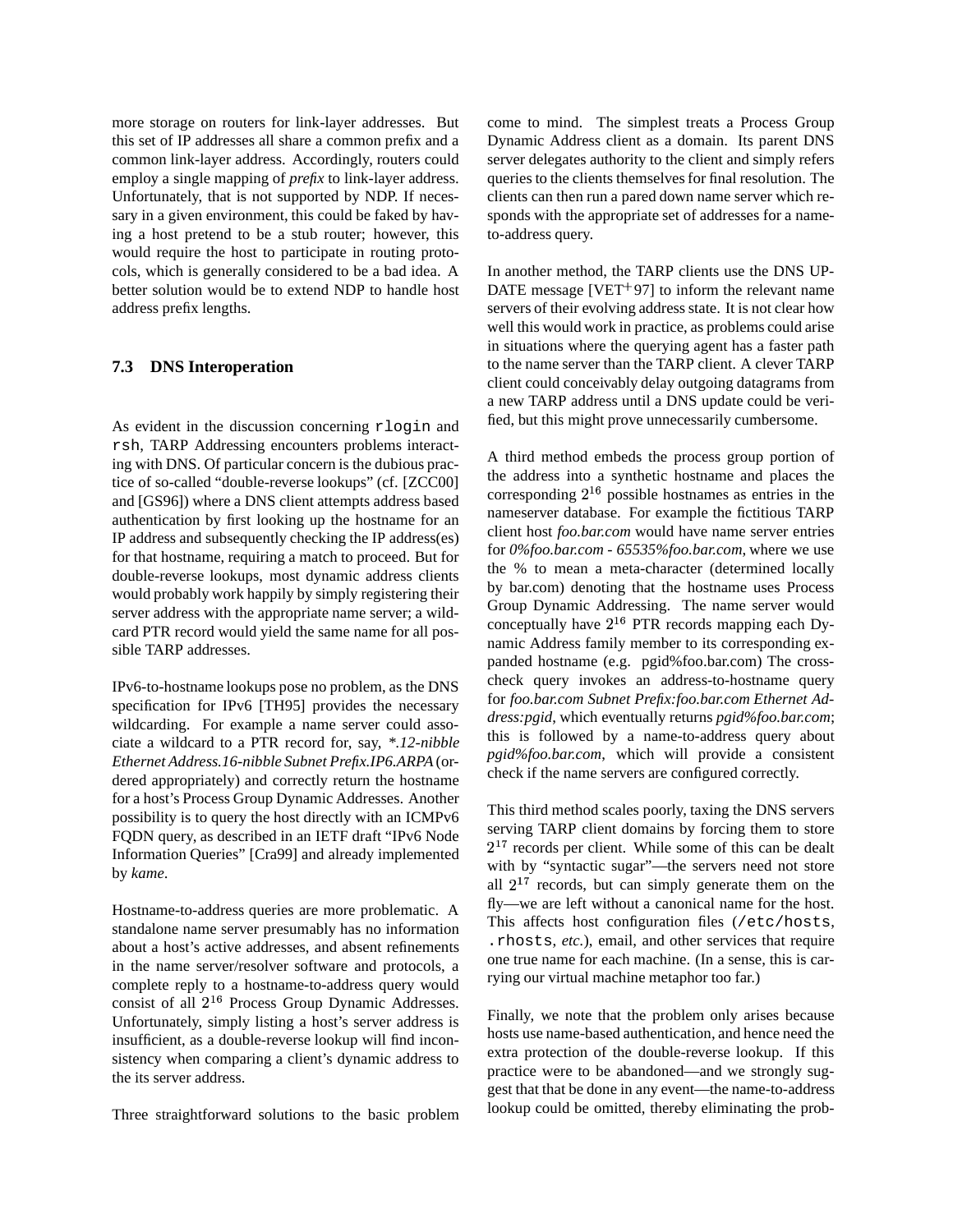lem.

# **8 Implementation Details and Performance**

#### **8.1 Implementation**

Our testbed implementation consists of a handful of subroutines and about 400 lines of C code inside the *kame*/FreeBSD 3.4 kernel. The kernel enhancements appear to port easily to the other BSD families *kame* supports (NetBSD, BSD/OS and OpenBSD). The essential code flow remains unchanged, and the bulk of the software changes sit inside a single *kame* subroutine, in6 selectsrc (basically an IPv6 re-work of parts of the function of in pcbconnect [WS95]), called when assigning a local IPv6 address to a protocol control block.

The *kame*/FreeBSD code has a parameter for the maximum process identifier, PID MAX, which comes configured at 99999. Our implementation reduces this maximum to 65535 to insure the resulting process group identifiers fit entirely into the corresponding two bytes of the TARP address.

Given the uniqueness properties implicit the Ethernet address based addresses, the implementation does not perform Duplicate Address Detection [TN98] when adding a TARP address to an interface. This enhances performance by preventing unnecessary delays when configuring an interface with a new address, and yet still complies with the RFC's notion that addresses based on unique interface identifiers need only check for duplicate addresses at initialization ([TN98], Section 5.4). When bringing up an interface, the *kame* IPv6 implementation configures it with a proper Ethernet-derived, EUI-64 compliant link local address. This address receives proper duplicate address detection, and so any (presumably relatively rare) problems caused by locally duplicate Ethernet addresses should be caught when the interface goes up.

Regrettably, the IPv6 Address Autoconfiguration Standard [TN98] lacks a sub-net mask capability that would allow hosts to reserve a range of addresses under a mask. Were such a facility available, a TARP host could make a single duplicate address detection query to reserve a whole range of an address family with a single query. In this case, hosts would be freed of needing to use the Ethernet address-based connection for its implied uniqueness properties, and could still safely reserve a range of without fear of address collisions. Local administrators would then have the freedom to assign the host address portion according to their own rules, and could conceivably use even larger address families.

We could, in principle, do duplicate address detection for each TARP address. However, the overhead, and particularly the 1-second timeout, are prohibitive.

There is some conflict between this scheme and the IPv6 privacy extension standard [ND01]. The easiest solution is to use the suggested algorithms to generate just a replacement for the MAC address portion of the address, rather than the full low-order 64 bits.

#### **8.2 Performance**

In our tests thus far, there has been virtually no impact on performance. It is clear, however, that current kernel algorithms will not scale well. The list of IP addresses per interface is kept on a linked list, which implies a linear search for each packet received. Clearly, this is inadequate if there are many process groups active at any time. The obvious alternative is to use a more sophisticated data structure, though it would have to be one that permitted speedy additions and deletions.

An alternative would be to compare the prefix of the address in incoming packets to the base address of the interface, and use existing speedy look-up mechanisms to ascertain if the associated process group exists. That is, assume that a packet is destined for a machine if the base address is valid and the process group exists, rather than checking if such a process group has actually performed network operations.

There is one other area of some concern. As noted earlier, for each new TARP address allocated it is necessary to join the appropriate Solicited-Node multicast address group. For some hardware designs, it is necessary to load the group address onto the controller chip. Depending on the chip and driver design, this may be an expensive operation.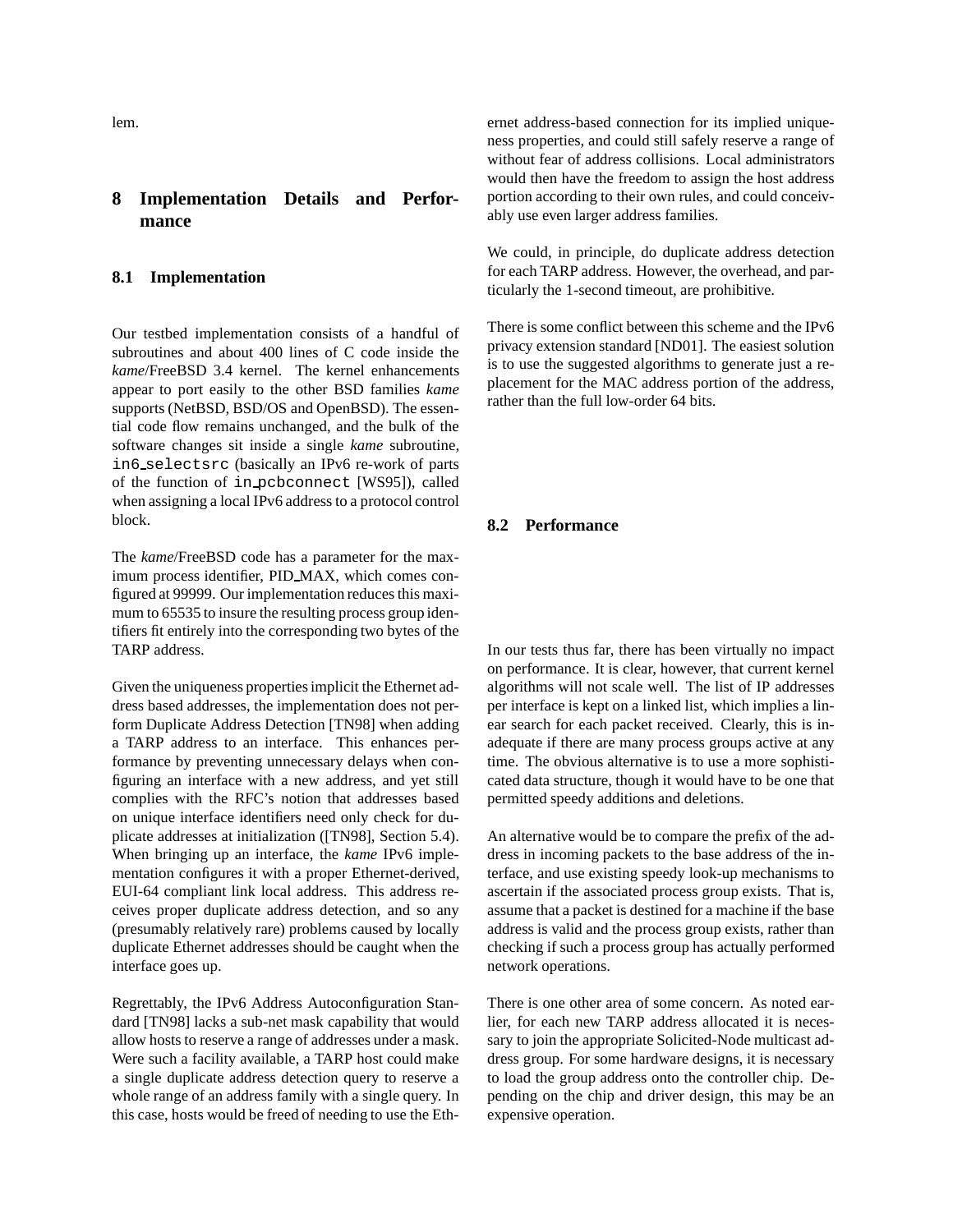# **9 IPSEC Interaction**

Successful IPSEC interaction essentially depends on the ability of hosts running TARP addressing to conduct the necessary key exchanges. Fortunately, ISAKMP and IKE provide an adequate framework to support TARP. A simple solution uses either of ISAKMP's [Pip98] address range or subnet identification payloads to designate that the ISAKMP peer negotiating the key exchange is the address range or subnet of the TARP Family. Using keys negotiated for the address family thus permits processes to use IPSEC in conjunction with TARP addresses.

Depending on the threat model, installations may wish to eschew IKE's Base Quick Mode [HC98, p. 16]. Lacking perfect forward secrecy, Base Quick Mode admits the possibility that an authorized host process able to obtain its keying material can use that knowledge to determine keying material for other processes, including those belonging to other users. The Quick Mode key exchange payload option [HC98] prevents this problem by providing the necessary perfect forward secrecy at the cost of an additional exponentiation. Alternatively, use of cryptographically strong random number generators, ciphers resistant to chosen-plaintext attacks, and suitable crypto-APIs (i.e., those that will not, under any circumstances, disclose a session key to an application) can prevent this attack.

# **10 Interaction with Other Systems**

At this point in the evolution of IPv6, it would not be acceptable to introduce a new scheme that would break compatibility with existing systems. For the most part, we have not done so.

Servers do not notice anything different, with the possible exception of contacts from many more clients. That depends on whether the server is noting addresses or names, and in the latter case, on what mechanism is selected for address-to-name resolution.

Servers that do rely on host names for authentication may have problems. As noted, we recommend that that practice be abandoned in any event; we do not consider its difficulties to be a disadvantage of our scheme.

## **11 Security Implications**

In some sense, the simplicity of the security enabled depends on the assortment and type of network services a protected host needs to provide. TARP addressing offers simpler, more robust protection for hosts acting primarily as clients rather than servers. This does not mean that many server configurations cannot receive adequate protection using the method and a compatible firewall, rather that servers will need to be much more careful about their configuration to achieve results comparable to hosts acting entirely as clients.

## **11.1 Client Security**

Clients offering no network services can be wellprotected by TARP addressing and an accompanying firewall. Such clients will also operate reasonably unimpeded by their firewalls. The main observation is that absent user-directed activities, the typical client providing no network services (a dedicated workstation, for example) could be protected from all TCP and UDP datagrams from outside the protected bastion. It thus shares many of the security features of the proverbial unconnected host. Yet if some user directed activity makes it necessary to leave the protected enclave (a user wishes to run ftp to retrieve a file from the Internet for example), sufficient connectivity is enabled to allow the user to conduct transactions, unimpeded by tight security policies concerning connectivity to the outside. Furthermore any vulnerability created by the FTP client's network activity terminates with the FTP client process.

#### **11.2 Server Security**

For services using an evolving set of ports, the principal filtering domain has shifted from ports to addresses. Many servers are programmed with wildcard listening sockets, and the ensuing address promiscuity of these sockets poses severe challenges for address based filtering. The problem with protecting servers is that after an initial connection, the server's firewall no longer follows the ports of the packets coming and going to the server. If an initial connection is permitted from a host address to a server, then all subsequent packets between the two addresses will flow freely. This can result in inadequate control, as shown in the following example.

Again, consider a server that wishes to permit incoming access to ftpd services from the network, but not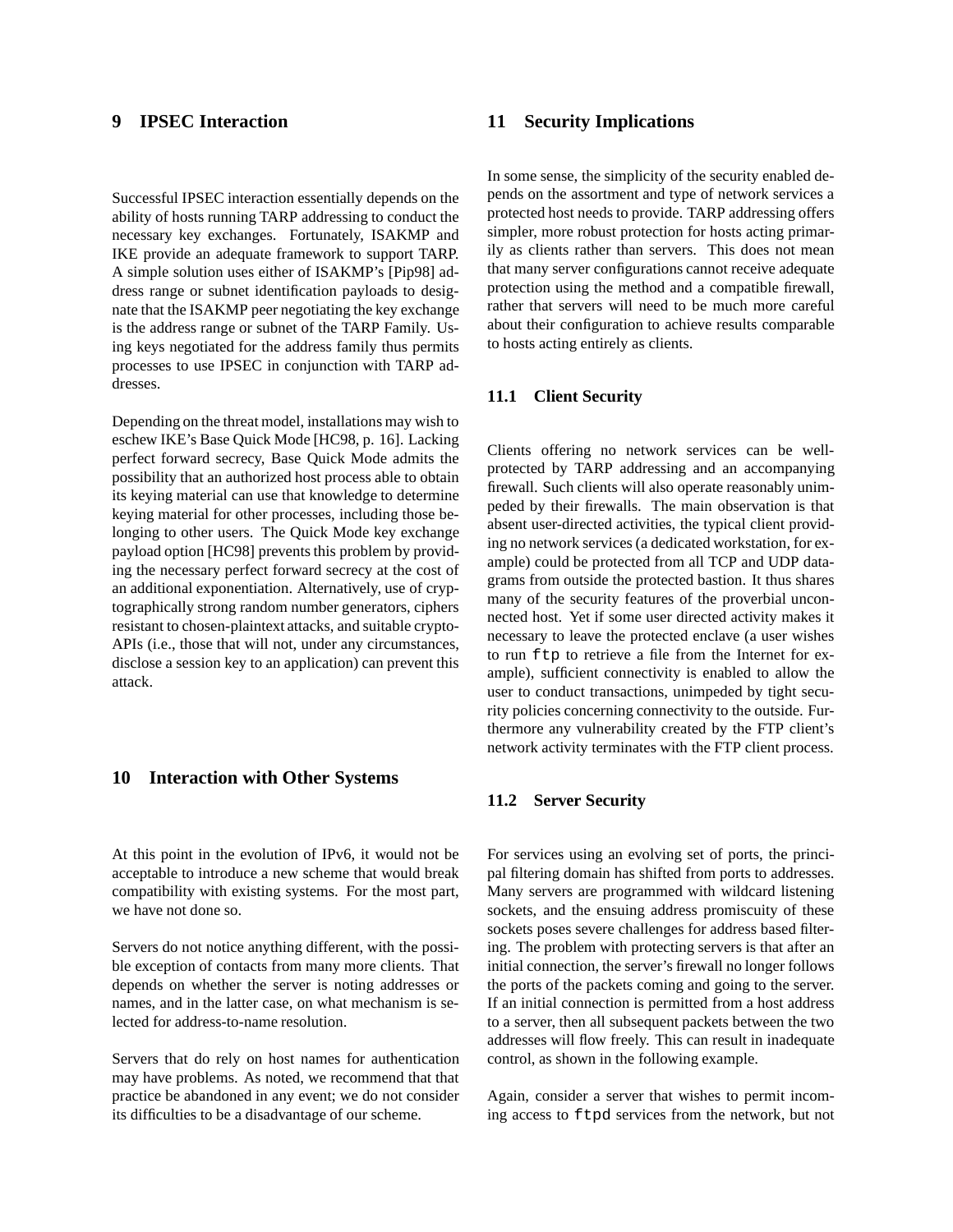telnetd. A devious client could start an FTP session to the server, which the server firewall permits, and once the firewall enables the rule {Devious Host.\*  $\leftarrow$ Server: $0.*$  the client can now connect to the server's telnet port from the network in violation of the intended security policy.

One obvious solution to this problem is to use an embedded server access control mechanism (something like TCP Wrappers [Ven92]) to regulate what will be served to the outside on the *Ethernet:0* address. After breezing by the firewall with an attempted telnet request, the previous paragraph's devious client could be refused a connection to telnetd according to its source address. Similarly, the inetd super-server has a address option that will bind the server to a particular address, and this should provide adequate control for services running under inetd.

A simpler approach would be for the firewall to continue to monitor connection attempts to well-known services and filter accordingly. This deviates from the concept of filtering solely based on address, but not necessarily to the point of continuously following application level protocols. In our example, connection attempts to all privileged ports other than the ftp ports would be blocked at the firewall, and the ftp could proceed.

Clearly, relying solely on a packet filtering approach to provide server security becomes more unworkable as the variety of externally-accessible services grows. As the number of services increases, sensible packet filter rules become more difficult to specify, and the likelihood of consistency problems caused by interaction effects increases correspondingly. This is an old and familiar firewalling problem, traditionally best solved with a mixture of strategies combining packet filters and proxies. We make no claims that TARP Addressing solves any of these complexities, only that there should be cases where firewalls can use the addressing scheme to provide equivalent security without following application level protocols.

## **12 Limitations**

Server facilities using a multi-homed server strategy to serve a variety of domains from the same host [Ste90, p. 93], may not be a good match for TARP's preference to serve from a single fixed address per interface. At the least, they seem incompatible with inetd's wildcard listening sockets and would seem better off if the

 TARP addressing, *per se*. relevant servers bound only to the the address they are serving. This is more a limitation of BSD, rather than

The security concepts make no contributions to solving problems of inside threats, but this is a recognized limitation of firewalls in general ([Cha92], [CB94]).

Our implementation cannot support more than a single TARP address per interface, and doing so would require extensive kernel modifications. This is for two reasons. First, when faced with an outgoing address decision, the kernel already knows which interface to use, and the implementation determines the Ethernet address of the outgoing interface for use in address computation. Even if we had an extra, valid Ethernet address to use, it would be difficult for the kernel to determine when to assign it. The second set of problems is that all of the problems of multi-homed BSD servers described above would occur.

# **13 Applicability to other Operating Systems**

Although our implementation was built on the UNIX notion of "process groups", it is clearly not necessary to do it that way. Two preconditions are necessary for a substitute mechanism.

First, and most obvious, there has to be some way to generate a 16-bit number not currently in use. Clearly, a counter and an in-use list will suffice. The harder problem is somehow assigning this number to a program or group of related programs. All "related" programs—we define "related" as meaning "they would expect to have the same IP address"—must somehow be linked to this number. The notion of a process group in UNIX captures these semantics quite well; the fact that process groups have the right sort of number is simply a happy accident.

#### **14 Conclusions**

We have shown TARP to be a useful new possibility made available by IPv6's Addressing Architecture. Using TARP addresses greatly simplifies firewalling decisions for the machines protecting either clients or servers. Furthermore, by partitioning the address space into client and server addresses and only configuring client network addresses as needed by client activity, it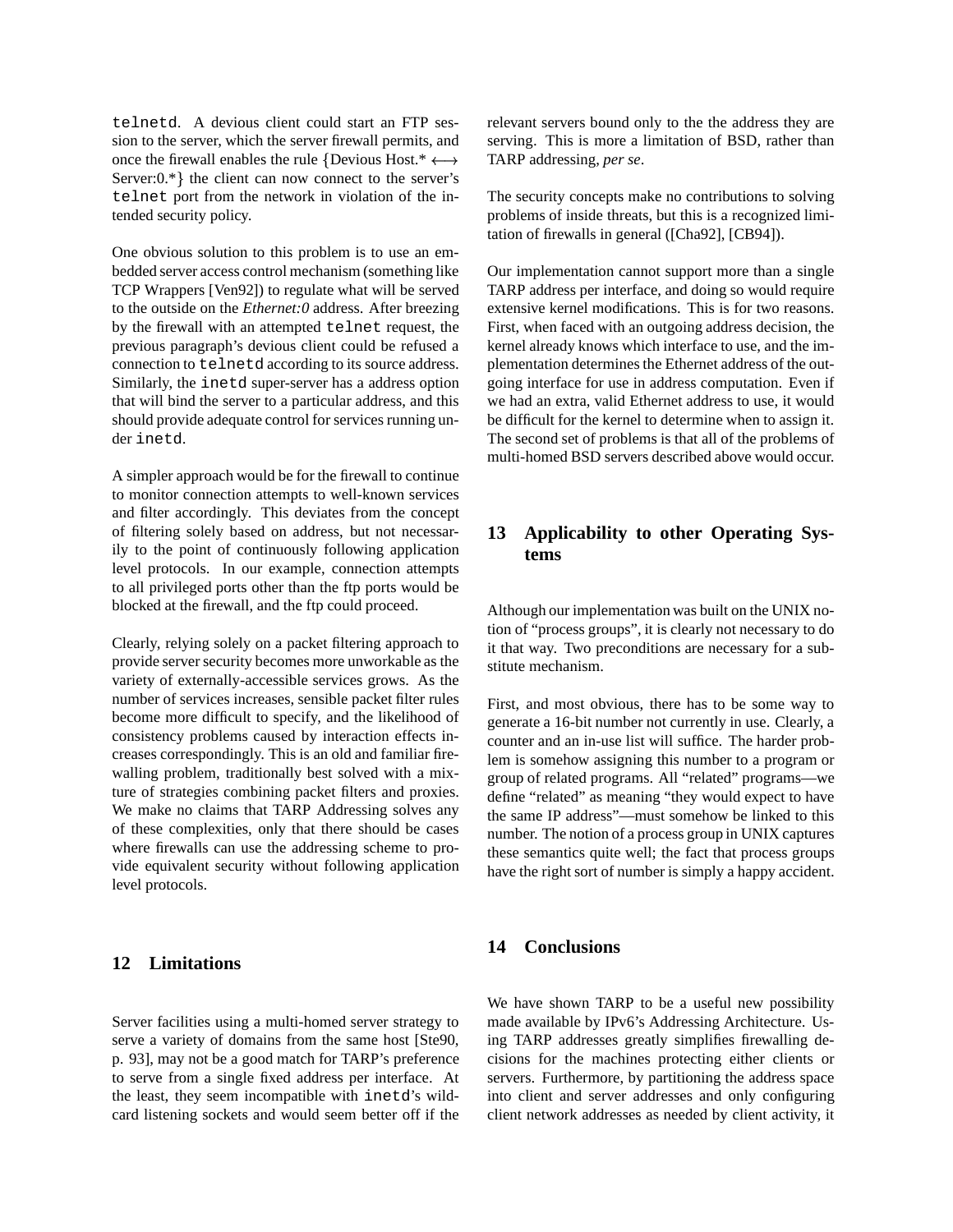looks to provide particular advantages for hosts acting mostly as network service consumers.

#### **15 Acknowledgments**

A number of people involved in the IETF's IPv6 effort (Steve Deering, Thomas Narten, Erik Nordmark, Keith Moore, and others) provided valuable advice. Jon Crowcroft noted that similar facilities could be built on top of Linux's IP Address Masquerading facility. Also, great thanks are due to John Ioannidis for helpful and generous use of the computer laboratory facilties he maintains. We gratefully acknowledge the code, excellent assistance and cheerful bug fixes provided by the *kame* project.

#### **References**

- [Bel89] Steven M. Bellovin. Security problems in the TCP/IP protocol suite. *Computer Communications Review*, 19(2):32–48, April 1989.
- [Bel94] S. Bellovin. On many addresses per host. Request for Comments 1681, Internet Engineering Task Force, August 1994.
- [Bel99] Steven M. Bellovin. Distributed firewalls. *;login:*, pages 39–47, November 1999.
- [CB94] William R. Cheswick and Steven M. Bellovin. *Firewalls and Internet Security: Repelling the Wily Hacker*. Addison-Wesley, Reading, MA, 1994.
- [Cha92] D. Brent Chapman. Network (in)security through IP packet filtering. In *Proceedings of the Third Usenix* UNIX *Security Symposium*, pages 63–76, Baltimore, MD, September 1992.
- [Cra99] Matt Crawford. IPv6 node information queries, 1999. Work in progress.
- [GS96] Simson Garfinkel and Gene Spafford. *Practical Unix and Internet Security*. O'Reilly, Sebastopol, CA, 1996.
- [HC98] D. Harkins and D. Carrel. The internet key exchange (IKE). Request for Comments 2409, Internet Engineering Task Force, November 1998.
- [HD98] R. Hinden and S. Deering. IP version 6 addressing architecture. Request for Comments 2373, Internet Engineering Task Force, July 1998.
- [Ins97] Institute of Electrical and Electronics Engineers. Guidelines for 64-bit global identifier EUI-64 registration authority, 1997.
- [Joh93] M. St. Johns. Identification protocol. Request for Comments 1413, Internet Engineering Task Force, January 1993.
- [KA98] S. Kent and R. Atkinson. Security architecture for the internet protocol. Request for Comments 2401, Internet Engineering Task Force, November 1998.
- [KAM] http://www.kame.net.
- [MDM96] J. McCann, S. Deering, and J. Mogul. Path MTU discovery for IP version 6. Request for Comments 1981, Internet Engineering Task Force, August 1996.
- [ND01] T. Narten and R. Draves. Privacy extensions for stateless address autoconfiguration in IPv6. Request for Comments 3041, Internet Engineering Task Force, January 2001.
- [NNS98] T. Narten, E. Nordmark, and W. Simpson. Neighbor discovery for IP version 6 (ipv6). Request for Comments 2461, Internet Engineering Task Force, December 1998.
- [Pip98] D. Piper. The internet IP security domain of interpretation for ISAKMP. Request for Comments 2407, Internet Engineering Task Force, November 1998.
- [Ste90] W. Richard Stevens. UNIX *Network Programming: Networking APIs: Sockets and XTI*, volume 1. Prentice-Hall, Englewood Cliffs, NJ, second edition, 1990.
- [TH95] S. Thomson and C. Huitema. DNS extensions to support IP version 6. Request for Comments 1886, Internet Engineering Task Force, December 1995.
- [TN98] S. Thomson and T. Narten. IPv6 stateless address autoconfiguration. Request for Comments 2462, Internet Engineering Task Force, December 1998.
- [Ven92] Wietse Venema. TCP WRAPPER: Network monitoring, access control and booby traps. In *Proceedings of the Third Usenix* UNIX